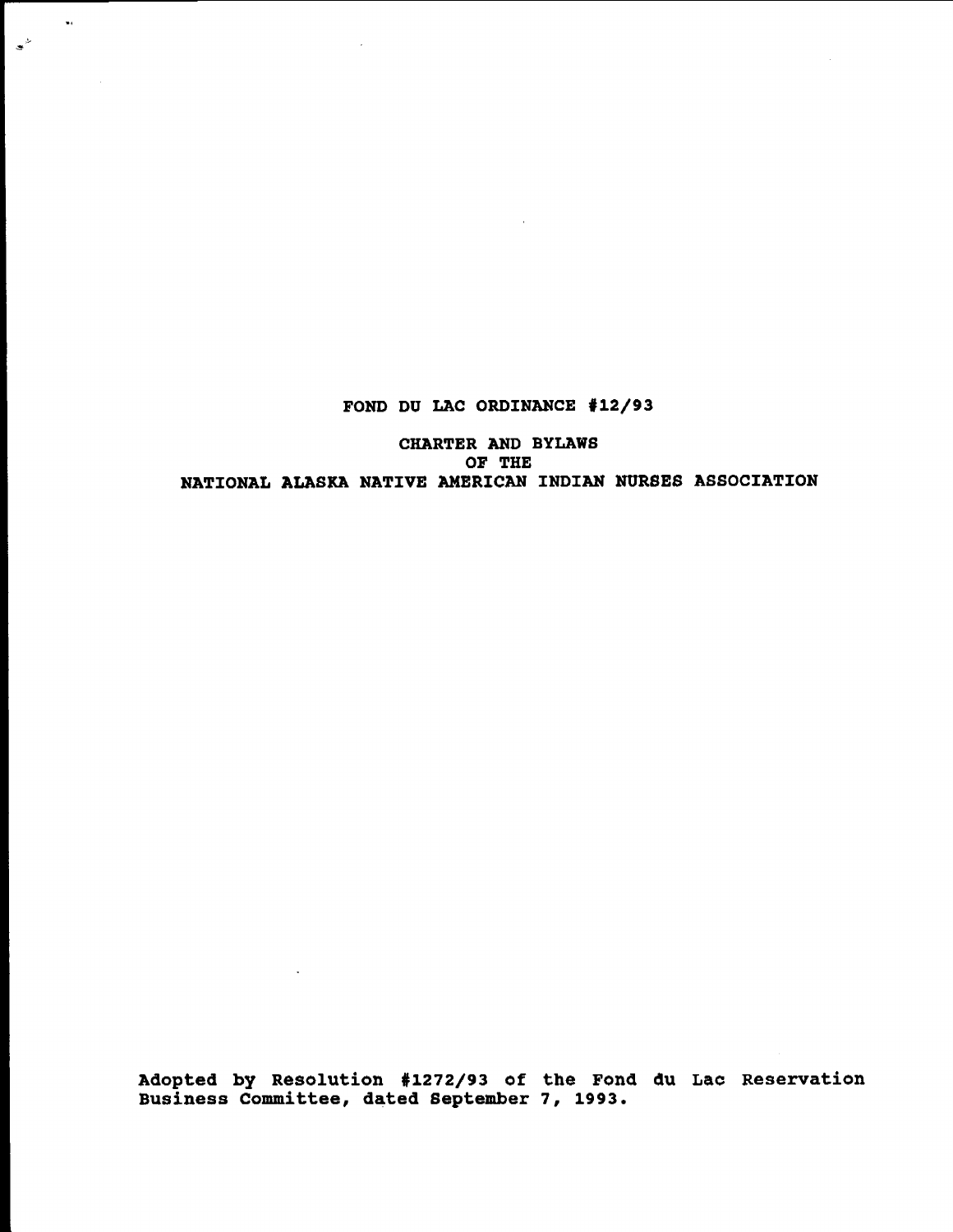### FOND DU LAC ORDINANCE #12/93

# CHARTER AND BYLAWS OF THE NATIONAL ALASKA NATIVE AMERICAN INDIAN NURSES ASSOCIATION

Pursuant to the authority granted by Article VI of the Revised constitution of the Minnesota Chippewa Tribe, and as recognized by the United states under section 16 of the Indian Reorganization Act, 25 U.S.C. § 476, the Fond du Lac Reservation Business Committee, does hereby Charter the National Alaska Native American Indian Nurses Association as a nonprofit corporation to engage in any lawful activity towards the purposes prescribed herein.

#### CHARTER

101. Name. The name of the Association shall be the National Alaska Native American Indian Nurses Association, herein referred to as "NANA-INA."

- 102. Purposes. The purposes of NANA-INA shall be as follows:
	- 1. To promote optimal health among Native/American Indian (AN/AI) people. the Alaska
	- 2. To serve the professional needs of AN/AI nurses.
	- 3. To provide a forum for AN/AI nurses to analyze and evaluate the health care needs of AN/AI people.
	- 4. To cooperate lawfully with other professional associations, health care facilities, universities, industries, technical societies, research organizations and governmental agencies in matter affecting the foregoing purposes of the Association.
	- 5. To identify health service delivery barriers to AN/AI consumers.
	- 6. To promote and support culturally sensitive models of nursing interventions for AN/AI consumers.
	- 7. To identify AN/AI nurses throughout the nation in order to monitor the size and growth of this group of health care professionals.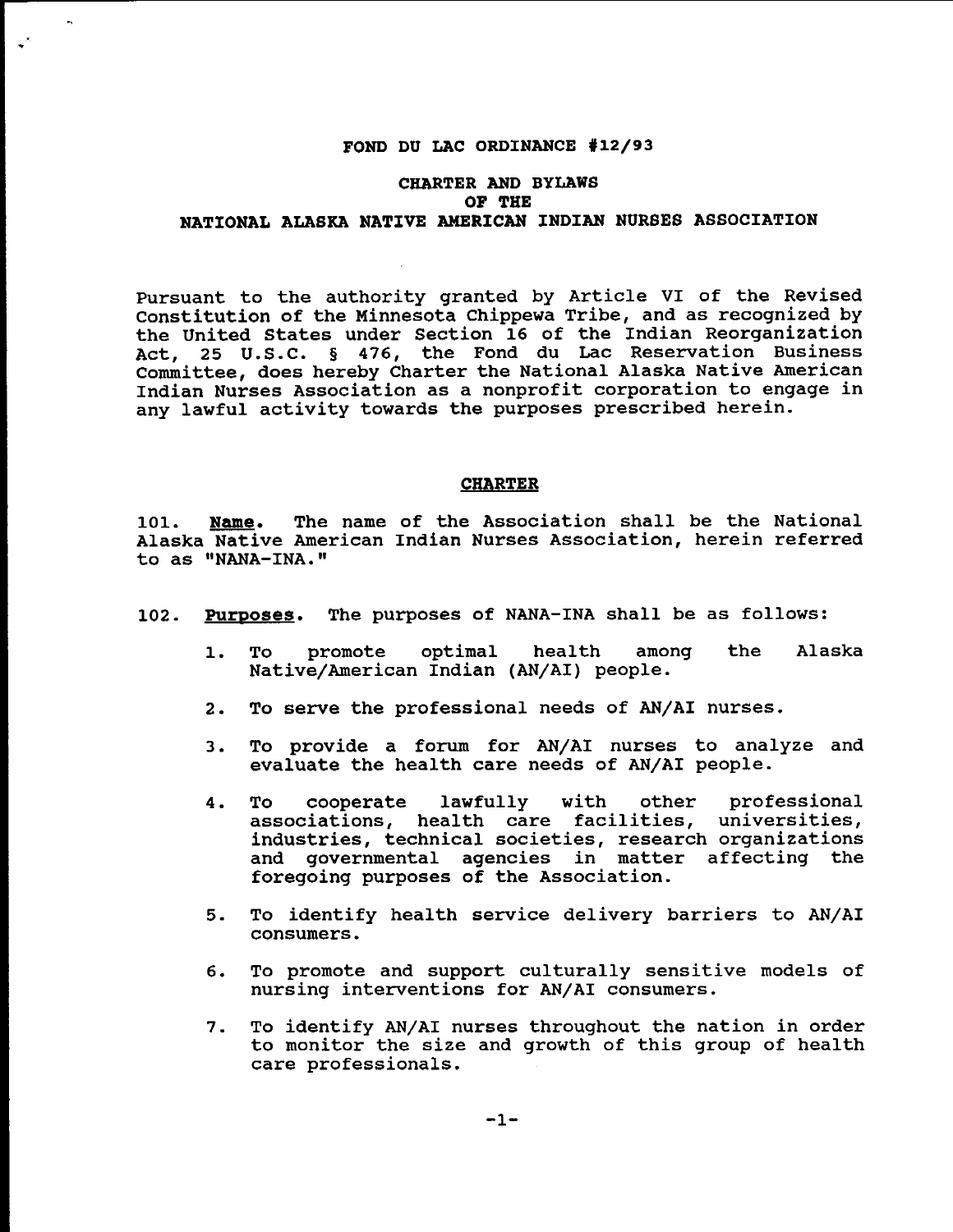- 8. To identify barriers to quality education for AN/AI nurses, nursing students and recommend appropriate solutions to local, state, federal and tribal agencies.
- 9. To disseminate information regarding AN/AI nurses and nursing at national and local levels by the use of media.
- 10. To recruit and retain AN/AI students in nursing education programs, to increase the number of bilingual and bicultural nurses who provide culturally sensitive competent nursing care to AN/AI consumers.
- 11. To ensure that AN/AI nurses are empowered to equal access of educational, professional, and economic opportunities.
- 12. To provide opportunities for AN/AI nurses to share information about their professional concerns and experiences.
- 13. To promote leadership and professional advancement of AN/AI nurses.
- 14. To formulate position statements on AN/AI issue of professional practice.
- 15. To promote nursing research and its dissemination.

103. Attributes. NANA-INA is a voluntary, independent<br>organization whose control and activities are exclusively organization whose control and activities are determined by the membership. NANA-INA is not a subdivision of the Fond du Lac Band of Lake Superior Chippewa or the Fond du Lac<br>Reservation Business Committee. Nothing in this Charter shall be Nothing in this Charter shall be deemed or construed as a waiver of the sovereign immunity of the Fond du Lac Band of Lake Superior Chippewa, or to constitute consent by the Fond du Lac Reservation Business committee to suit.

104. Board of Directors. The affairs and business of NANA-INA shall be conducted by an official Board. The Board shall consist of four elected officers; The President, the president-Elect, the Recording secretary and the Treasurer and the six appointed Chairs of the standing committee. The standing committees shall consist<br>of (1) Membership, (2) Bylaws and Policy, (3) Health Membership, Policy/Legislation, (4) Public Relations, (5) Finances and (6) program. These offices shall serve until the successors are duly qualified and elected. The immediate Past President may serve as to an ex-official member of the Board without voting privileges. The Past-President may also serve as parliamentarian. The term of office is for two (2) years.

----------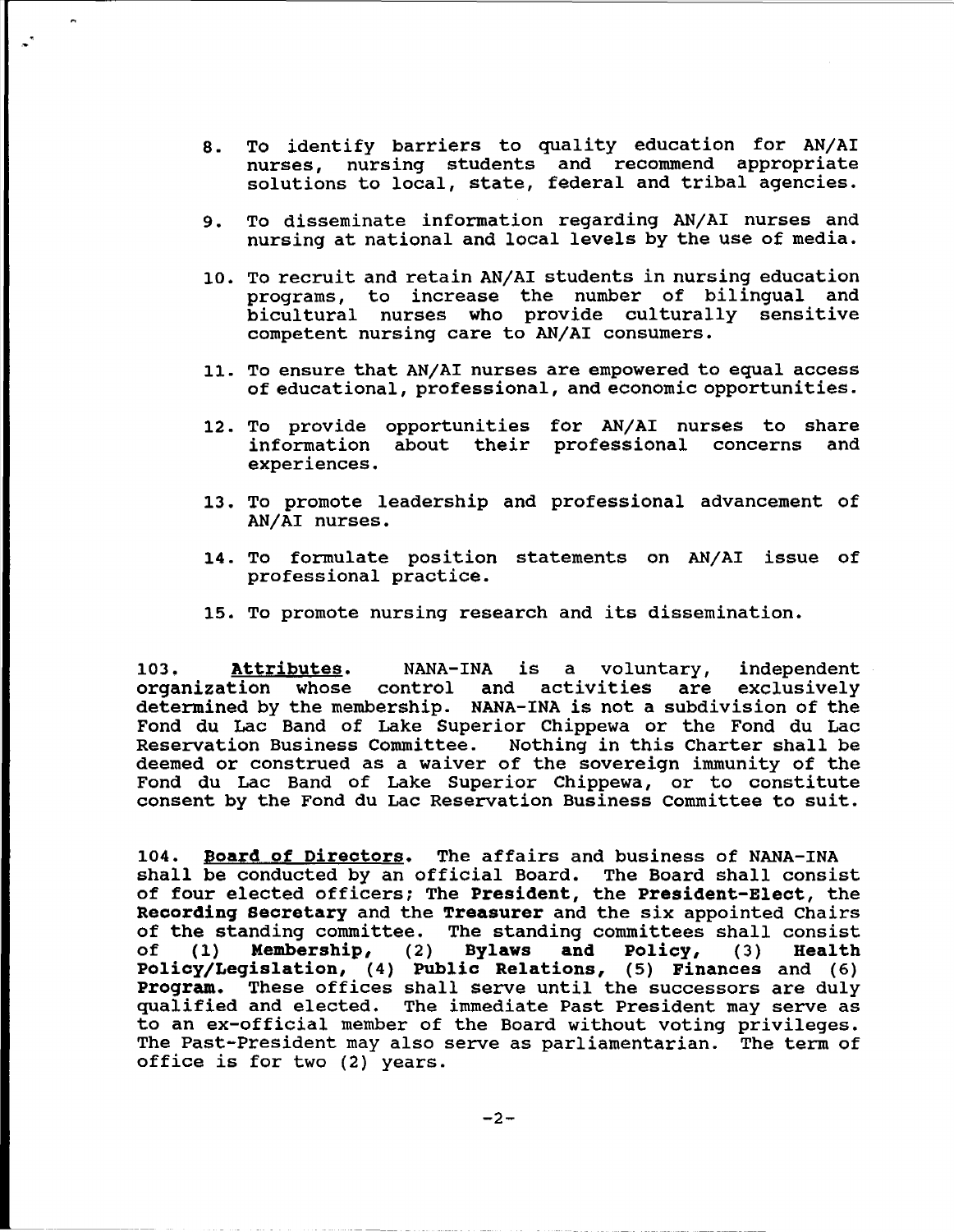#### 105. Officers.

- 1. All officers shall have a paid-up membership status as stated in section 106.
- 2. The officers of the Association shall be the President, President-Elect, Recording Secretary, and Treasurer.

# 106. Membership and Dues.

- 1. Membership in the National Alaska Native American Indian Nurses' Association (NANA-INA) will consist of four types:
	- A. <u>Full Membership</u>: Any AN/AI person who holds a<br>legal license, active or inactive, as a license, professional Registered Nurse or Licensed Practical (vocational) Nurse, who has graduated from <sup>a</sup> stateapproved school of nursing for Registered Nurse or Licensed Practical (Vocational) Nurses from any of the legal jurisdictions of the United States. AN/AI person is an individual of recognized AN/AI descent by the United States and/or official Indian tribe and/or Indian community or village.
	- B. Associate Membership: Any person who holds a legal license as a professional Registered Nurse or Licensed Practical (Vocational) Nurse or allied Health Professional and who has a geniune interest in promoting optimum health of Indian people. Associate Members have no voting privileges, may not chair or serve on committees, run for or be elected to or appointed to the position of Association officers.
	- C. Honorary Membership: Any persons who have distinguished themselves as being particularly instrumental in promoting the health and well-being Indian people and/or has made outstanding contributions to the nursing profession. They have no vote.
	- D. Student Membership: Any person who is enrolled *in* a state-approved program of nursing education and who is interested in learning about and promoting<br>the optimum health of Indian people. S/he will the optimum health of Indian people. have full voting privileges and may serve on committees, but may not run for, be appointed to or be elected to a Board office. S/he may not chair committees.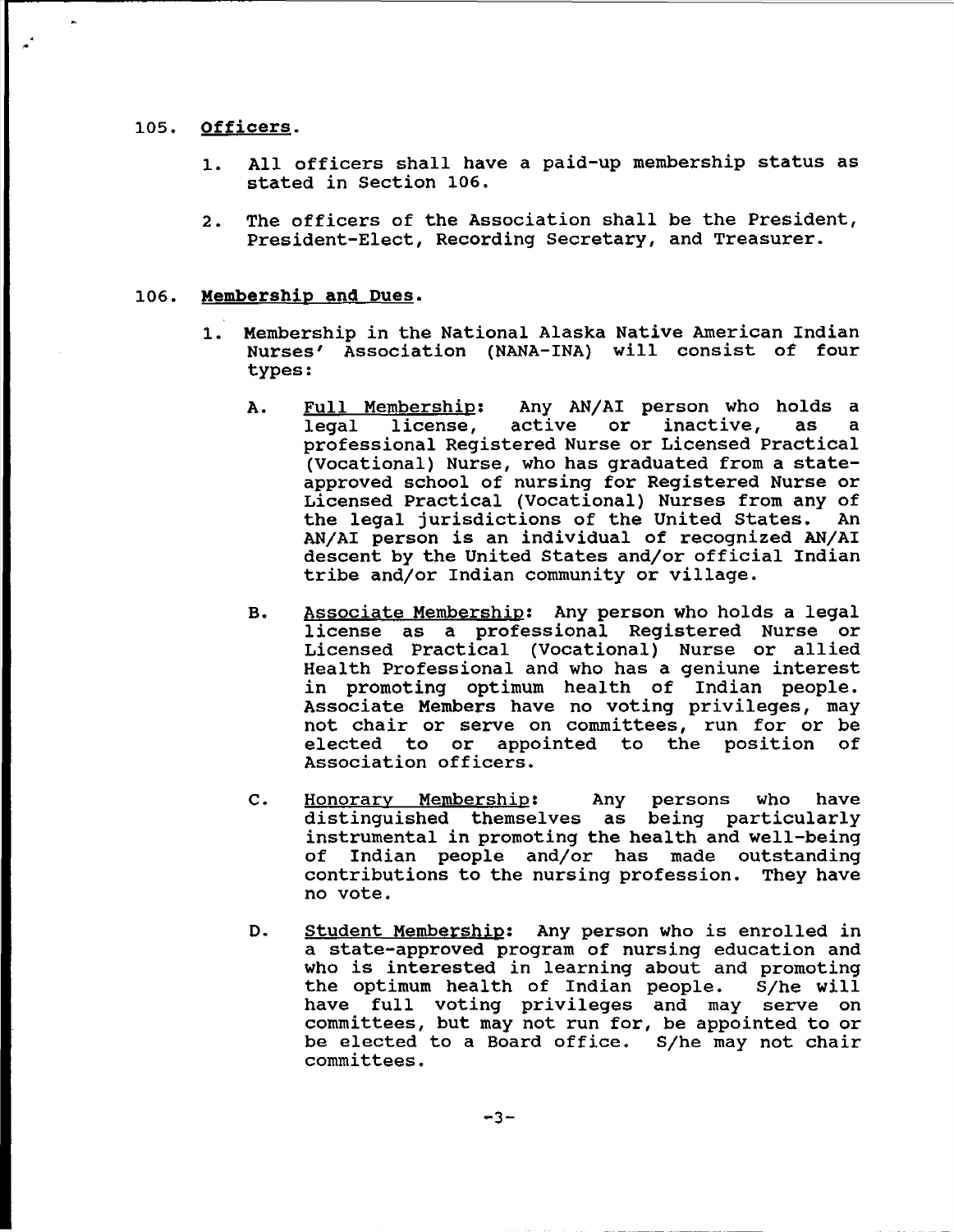- 2. All Full Members, Associate Members, and Student Members of NANA-INA shall pay annual dues, on <sup>a</sup> fiscal year basis, to the Association Treasurer. The fiscal year is designated as the period of time between 01 January and 31 December. In order to maintain paid-up membership status, dues must be paid by 01 March. Honorary members<br>will be exempt from paying dues. Annual dues will be will be exempt from paying dues. determined by the Board and approved by the paid-Up members.
- 3. Dues. Dues for membership in NANA-INA shall be as follows:
	- A. Full Members shall pay annual dues of \$50.00.
	- B. Associate members shall pay annual dues of \$20.00.
	- C. Student members shall pay annual dues of \$10.00.
- 4. Full members only will be accorded the rights and responsibilities of running for, being elected to, or appointed to Board offices (President, President-Elect, Recording Secretary, and Treasurer).

107. Amendments. Amendments to this Charter and Bylaws shall be presented *in* writing to members of the Board at least thirty (30) days prior to a regular annual meeting. The proposed amendment to the Charter and Bylaws must be presented by the Board to the membership at the next business meeting. The Charter and Bylaws will be amended if the proposed amendment is passed by <sup>a</sup> simple majority of the voting (paid-Up) members present.

#### **BYLAWS**

## 201. Officers.

...·

 $\mathcal{C}^{\bullet}$ 

- 1. President. The President shall serve for a one-year period and preside at all Association meetings, sign Official documents, letters and reports and perform all duties specified by the Board of Directors and general membership. Attend Board meetings as a non-voting board member.
- 2. President-Elect. The President-Elect shall be elected for <sup>a</sup> two year term and at the end of the first year will assume the presidency for a one year term. The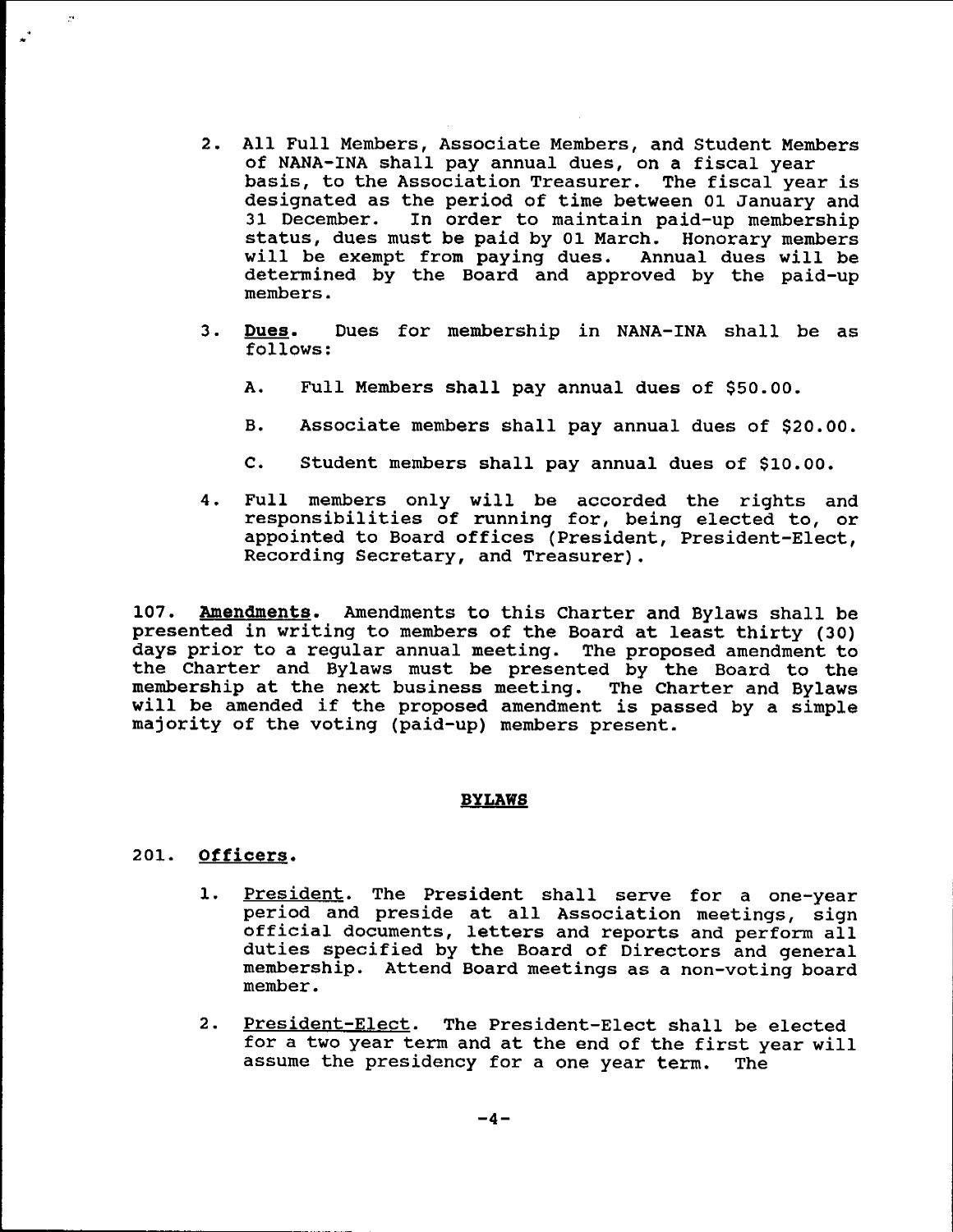President-Elect shall act in the absence of the President, and perform such other duties as assigned by<br>the President. The President-Elect may as a the President. The President-Elect Parliamentarian and may serve as chair of the nominating committee. Three members will be appointed to the nominating committee.

- 3. Recording-Secretary. The Recording Secretary shall be elected in odd years for a two year term. The Secretary shall be responsible for giving proper notice of meetings, take minutes of regular and special meetings, maintain records and carry out other duties assigned by the President.
- 4. Treasurer. The Treasurer shall be elected even year for a two-year term. The Treasurer shall be responsible for the funds, financial records, reports and duties assigned by the President. The Treasurer shall chair the Finance Committee.

202. Nominating committee. The Nominating Committee shall consist of three members appointed by the President and chaired by the President-Elect of the Association. The Nominating Committee shall prepare <sup>a</sup> slate of candidate nominees from the list of paid-up members, after having obtained consent/willingness to serve from the nominee candidates for one specific office.

203. Vacancies. A vacancy can be declared by the elected officers due to inability of an officer to serve or missing two unexcused consecutive Association meetings. In the event that both the President and President-Elect leave the Association, the Recording Secretary will call the meeting to elect officers.

204. Compensation. Elected officers shall not receive any compensation for their services. Necessary expenses of officers incurred in the services of the Association shall be reimbursed at an appropriate amount determined and voted on by the voting members.

205. Elections. All elections shall be done by secret ballot. <sup>A</sup> list of eligible voters must correspond with the official roll of paid-Up members. The ballot and instructions will be provided to each paid-up member at the meeting of the year. The results of the election shall be announced by the Nominating Committee chair as soon as the votes are tabulated. The newly elected officers shall be installed as the last business item of the annual meeting of the year.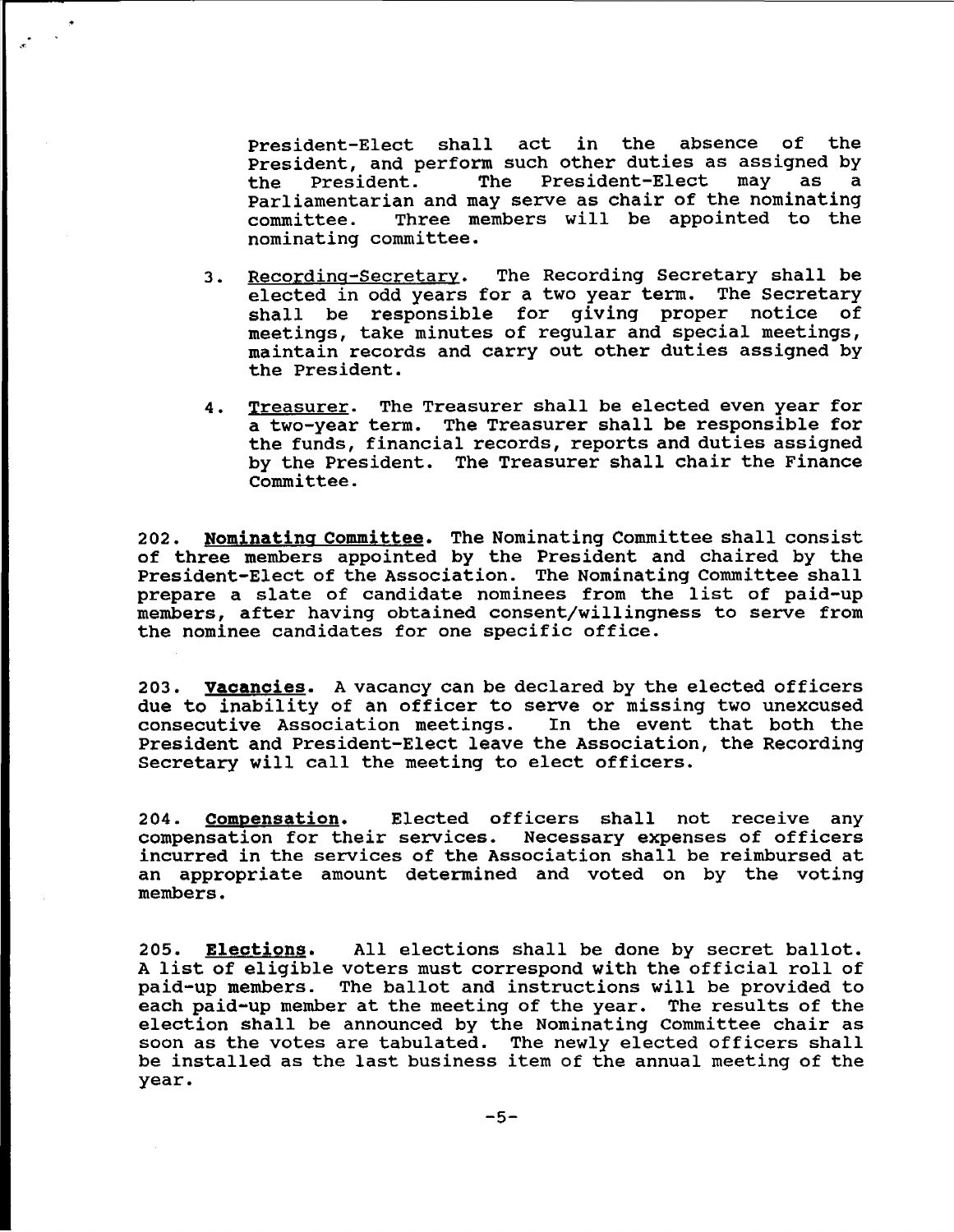206. Quorum. A quorum of the Association shall be those paid-up members present at the meeting. Board members are the elected officers. The quorum of the Board of Directors shall be threequarters of the Board members present at Board meetings.

We do hereby certify that the foregoing Ordinance was duly presented and adopted by Resolution  $\frac{1}{4}$  272/93 by a vote of for,  $\bigcirc$  against, with a quorum of  $\bigcirc$  being present at a Special Meeting of the Fond du Lac Reservation Business Committee held on September 7, 1993 in Cloquet, Minnesota.

<u>Wend Storrer ()</u>

nanannon z

.'

 $\frac{1}{2} \left( \frac{1}{2} \right)$ 

Pita). Ne fal